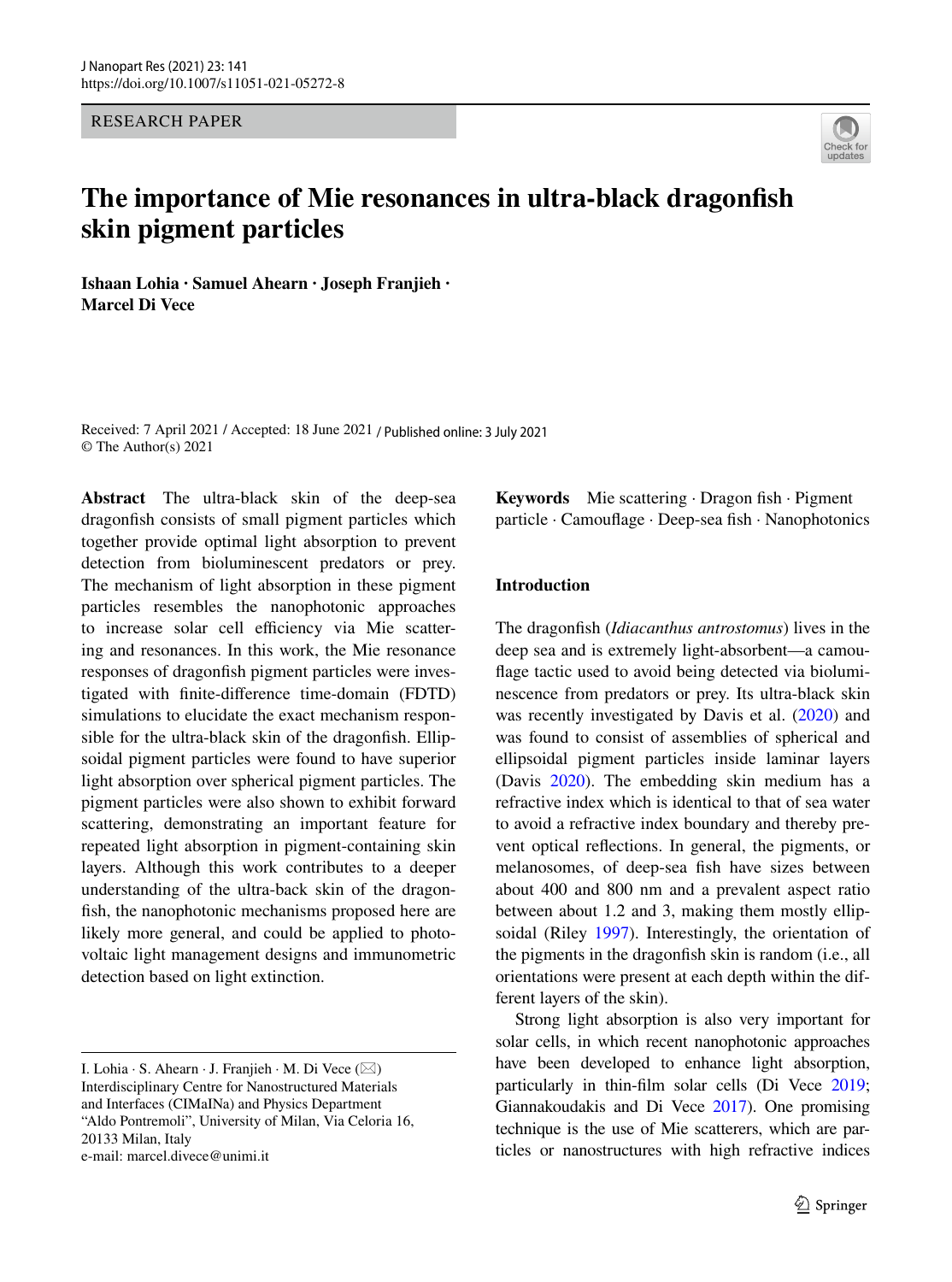in which light can be captured and leaked into a solar cell (Brongersma et al. [2014](#page-6-3); Neder et al. [2017](#page-7-1)). Mie resonances have been observed in light scattering and absorption by small particles whose size is on the order of the wavelength of incident light or larger (Mie [1908](#page-6-4); Kerker [1969](#page-6-5)). Mie scattering increases the optical path length of incident light, leading to a higher optical absorption probability. Moreover, Mie light scattering is oriented mainly forward, directing light towards the photovoltaic region of interest (Wray and Atwater [2020](#page-7-2); Tzarouchis and Sihvola [2018](#page-7-3)). A two-dimensional periodic array of subwavelength silicon nanocylinders designed to possess strongly substrate-coupled Mie resonances was shown to yield almost zero total refectance over the entire spectral range from the ultraviolet to the near-infrared (Spinelli et al. [2012;](#page-7-4) Spinelli and Polman [2014\)](#page-7-5). The strong and diverse interactions of Mie nanostructures with light were illustrated by the all-dielectric color printing of paintings by means of simple nanostructures fabricated with monocrystalline silicon, in which various brilliant color refections were achieved by tuning the physical dimensions of the nanostructures (Nagasaki et al. [2017](#page-6-6)). Further applications for Mie scattering have been explored, such as using it in photocatalytic processes or combining with van der Waals materials (Xu [2012;](#page-7-6) Cihan [2018](#page-6-7)).

Although the work of Davis et al. simulated the strong optical absorption of dragonfsh pigment particle assemblies via fnite-diference time-domain (FDTD) methods, a detailed investigation into the interaction of light with the individual pigment particles remained unexplored (Davis [2020](#page-6-0)). Because the size of the dragonfsh pigment particles allows for strong Mie-like properties, this work investigates the interaction of light with single-pigment particles via FDTD simulations to provide a deeper insight into the mechanisms of strong optical absorption in the dragonfsh skin. Besides providing an interesting strategy for light management in photovoltaics, this work could also be applicable to immunometric detection based on light extinction and fuorescence quenching with latex or metal particles (Coletta and Amendola [2021;](#page-6-8) António et al. [2018](#page-6-9); Bravin and Amendola [2020;](#page-6-10) Zhang [2019](#page-7-7)).

#### **Methods**

FDTD simulations, which solve the time-resolved Maxwell equations in three dimensions, were conducted using commercial software (Lumerical Solutions Inc.) to calculate the optical absorption in the pigment particles. A single dragonfsh pigment particle was illuminated by a total-feld scattered-feld (TFSF) plane wave source, centrally incident along the z-axis. A background refractive index of 1.33 was used, equal to that of the dragonfsh skin and seawater. The refractive indices of the pigment particles and the background tissue were obtained from the work of Davis et al. ([2020](#page-6-0)). The simulations used a  $1000 \times 1000 \times 100$ -nm<sup>3</sup>,  $2000 \times 2000 \times 2000$ -nm<sup>3</sup>, and  $3000 \times 3000 \times 3000$ nm<sup>3</sup> simulation boxes for the 150-nm and 450-nm ellipsoidal and 450-nm spherical pigment particles, respectively, with perfectly matched layer (PML) boundaries of 12 layers. Data was collected for 50 linearly spaced frequency points. The mesh box size on and around the particle was varied between  $10 \times 10 \times 10$  nm<sup>3</sup> and  $15 \times 15 \times 15$  nm<sup>3</sup>, depending on the size of the pigment particle, and was determined to be sufficiently accurate by convergence testing.

The size distribution of the dragonfsh pigment particles, obtained by Davis et al. [\(2020\)](#page-6-0), follows a mostly Gaussian distribution with particle diameter ranging between 600 and 800 nm (Davis [2020](#page-6-0)). Davis et al. [\(2020\)](#page-6-0) also reports that particle aspect ratio ranges between 1 and 3 with a main Gaussian peak around 2 followed by a small peak at 2.5. In accordance with these observations, this work simulated three ellipsoidal particles of 150-, 300-, and 450-nm radius (long axis) with an aspect ratio of 1.5. Only the 150- and 450-nm particles are discussed here because the 300-nm particle fully supported the observed size-dependent trends. These particle diameters and aspect ratio were chosen to cover the mean and extreme particle sizes reported by Davis et al.  $(2020)$  $(2020)$ . The results shown in this work are from simulations in which the electric feld of incident light was polarized in the direction of the x-axis. The perpendicular (y-axis) polarization of incident light was also simulated and yielded slightly diferent results; however, the conclusions remained the same as for the x-axis polarization. The optical absorption was calculated with respect to the efective surface area of the pigment particle from the reference of the incident light, i.e., the surface area in the plane of the light source (xy-plane). Optical absorption values greater than one were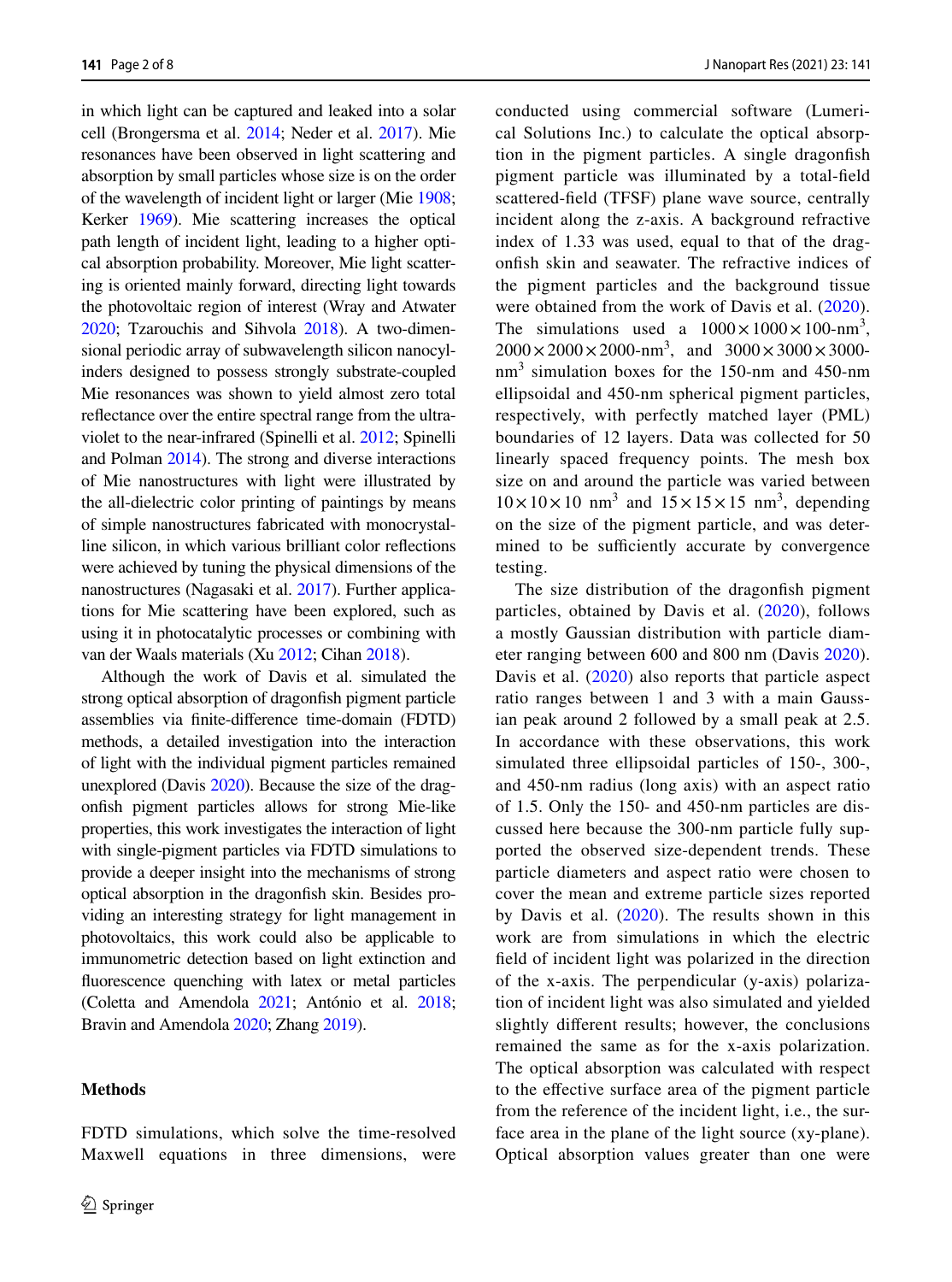caused by the fact that the electromagnetic waves can also be absorbed from the sides of the pigment particle, due to the wave nature of light.

## **Results and discussion**

To obtain insight into the pathway of light inside the pigment particles, the cross sections of the optical absorption, the electric feld intensity, and the magnetic feld intensity were calculated by integrating over the entire time of the simulation. In Fig. [1,](#page-2-0) the cross sections of the 150-nm radius particle under incident light of 300-nm wavelength exhibit a very clear focal point at the bottom of the particle. This focal point resulted in increased absorption within the particle and a strong electric feld going outward from the bottom. This strong forward scattering is indicative of Mie-like behavior and is well-known from Mie theory (as derived from a series approximations to a solution for Maxwell's equations) (Kerker [1969\)](#page-6-5) .

Evidence of light circulation within the pigment particle is provided by the observed regular patterns of the optical absorption and electric feld intensity. The high-intensity areas indicate constructive wave interference while darker areas are caused by destructive interference. This interference pattern is only possible if part of the light was refected within the particle. The less intense optical absorption and electric feld intensity in the center of the particle is suggestive of light circulation around and below the surface of the particle, known as "whispering gallery modes." The cross section of the magnetic feld intensity provides evidence of displacement current loops because the magnetic feld profle is distinctly diferent from



<span id="page-2-0"></span>**Fig. 1** Cross sections at 300 nm (wavelength) in xz-plane through the middle of the pigment particle with a long axis radius of 150 nm for **a** optical absorption, **b** integrated electric

field  $(E^2)$ , and **c** integrated magnetic field  $(H^2)$ . The high intensity of the optical absorption,  $E^2$ , and  $H^2$  below the pigment particle suggest strong forward scattering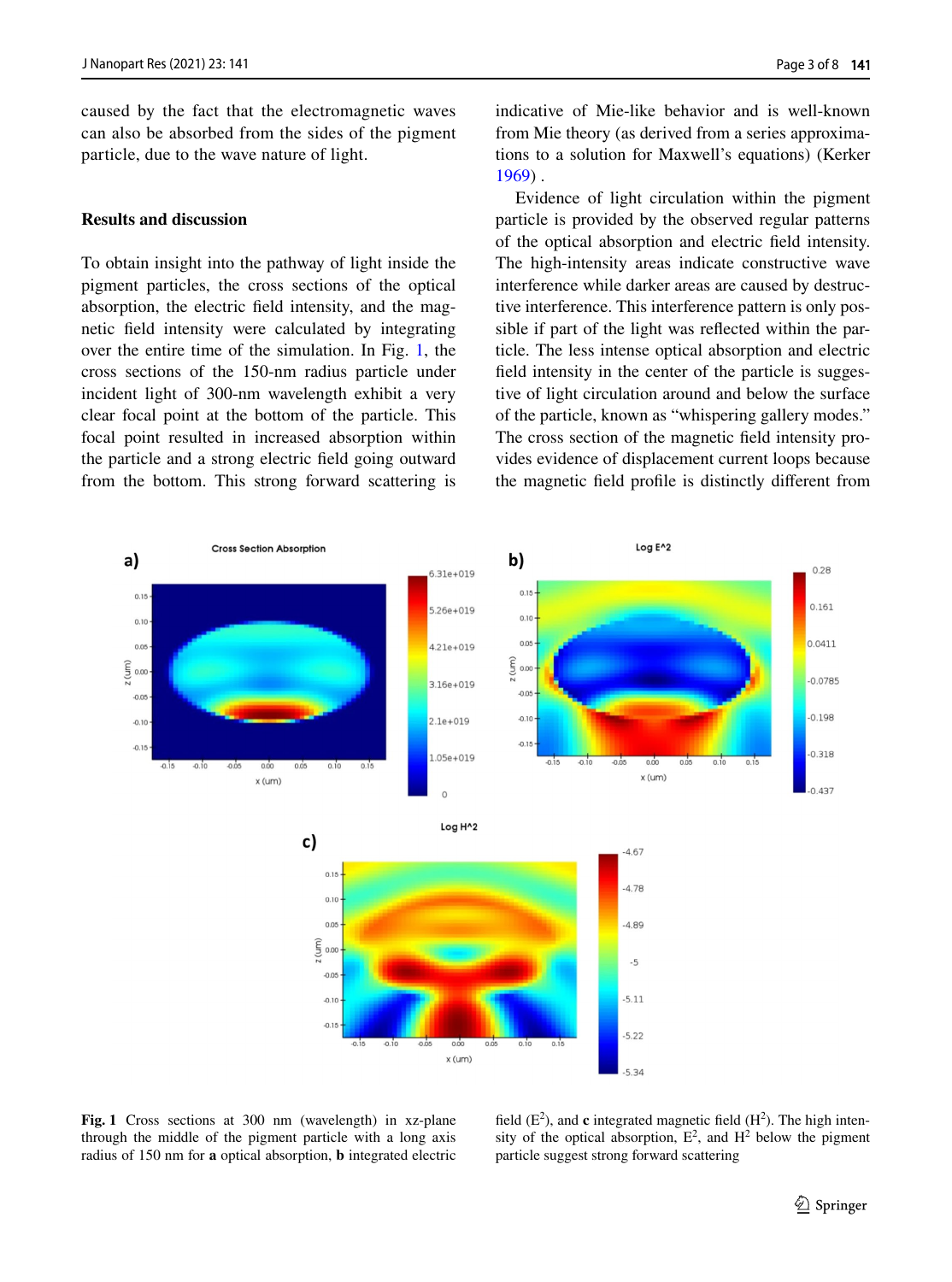that of the electric feld intensity (Groep and Polman [2013\)](#page-7-8). These dielectric displacement current loops further suggest that the light wave is circulating at different locations within the pigment particle.

The light interference patterns in the larger pigment particle with radius 450 nm had more maxima and minima for the 300-nm wavelength light than the 150-nm radius particle, as shown in Fig. [2.](#page-3-0) From the optical absorption, electric feld intensity, and magnetic feld intensity, it is evident that most of the light was located under the surface of the pigment particle while the interior remained empty of electromagnetic energy. This again suggests a circulation of light underneath the pigment particle surface, likely the result of strong destructive interference in the center of the pigment particle. The low intensity of the electric feld below the 450-nm pigment particle in Fig. [2c](#page-3-0) for 300 nm light was caused by strong absorption in the pigment particle, leaving little light to be transmitted or scattered. The relatively intense electric feld above this 450-nm particle at a wavelength of 300 nm had about the same value as the 150-nm pigment particle at a wavelength of 300 nm, which means that there was no increase of refection or backward scattering due to the particle size. This result demonstrates that not all pigment particles are optimized for forward scattering, which explains the rather large distribution of size and aspect ratio's in the natural occurrence of these pigment particles in the dragonfsh skin. By providing a wide range of sizes and aspect ratio's, the dragonfsh complements particles which exhibit strong absorption at particular wavelengths (larger particles) with particles that have strong forward scattering (smaller particles), resulting in an overall minimal refection. Moreover, the fact that the 450-nm radius pigment particles absorbed so





<span id="page-3-0"></span>**Fig. 2** Cross sections at 300 nm (wavelength) in xz-plane through the middle of the pigment particle with a long axis radius of 450 nm for **a** optical absorption, **b** integrated electric

field  $(E^2)$ , and **c** integrated magnetic field  $(H^2)$ . The high intensity of the optical absorption,  $E^2$ , and  $H^2$  below the surface of the pigment particle indicate the circulation of light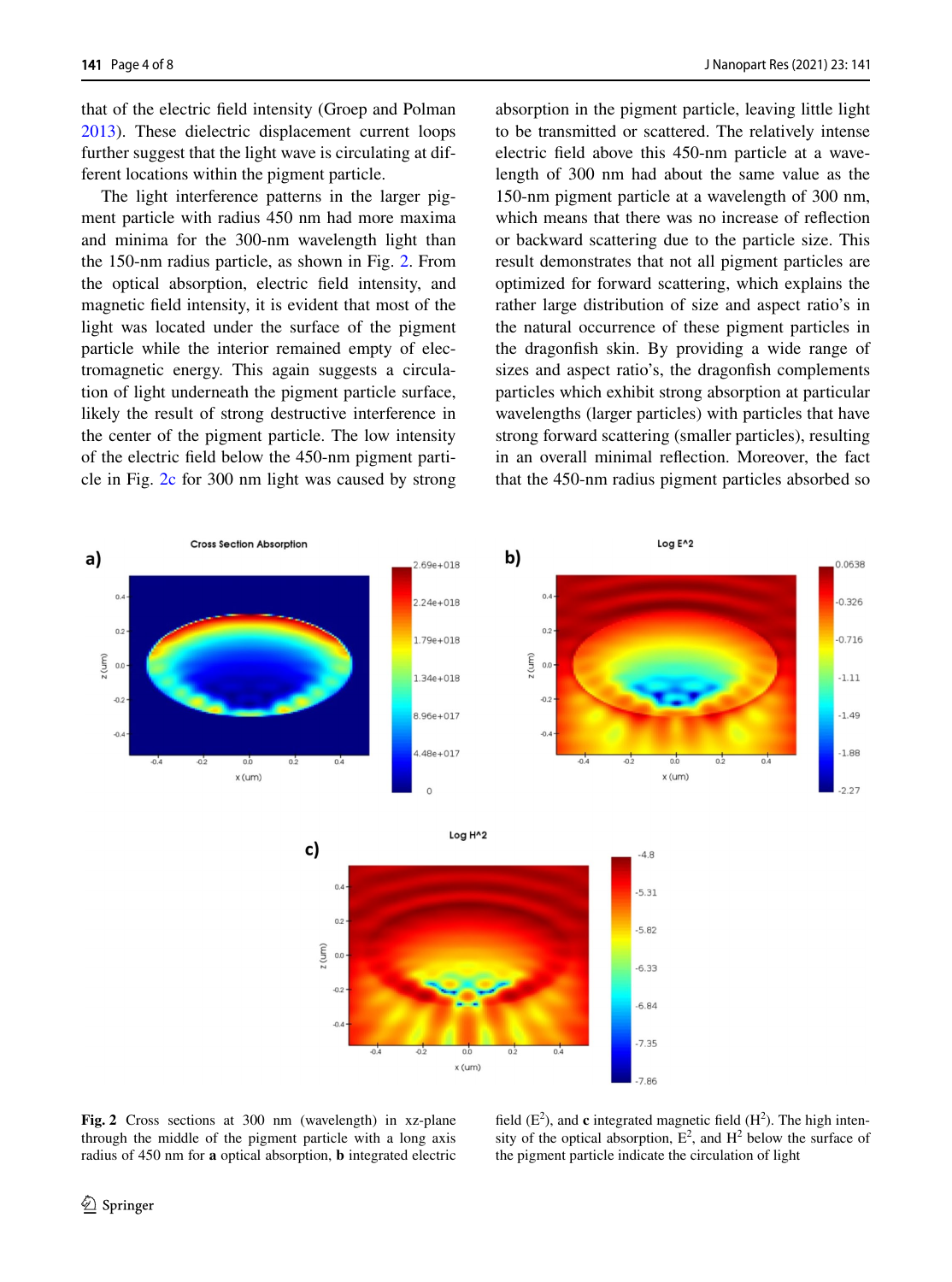much light that Mie resonances are minimized could explain the upper size boundary found in pigment particles in biological samples. In agreement with the nature of optical interference, the cross sections of the larger pigment particle with radius of 450 nm at a wavelength of 658 nm (Fig. [3](#page-4-0)) were very similar to the smaller pigment particle (150-nm radius) at 300-nm wavelength (Fig. [1](#page-2-0)), because the interference pattern depends on the ratio of the particle size to the light wavelength.

The spectra of the optical absorption in the ellipsoidal pigment particles are shown in Fig. [4](#page-5-0) as a function of light polarization and rotation angle of the particle. As stated previously, the optical absorption values greater than one were caused by the absorbance of light from the sides of the pigment particle due to the wave nature of light. As a result of the optical properties of the pigment molecule, the optical absorption was strongest at small wavelengths and reduced considerably at larger wavelengths. For the 150-nm ellipsoidal pigment particle, greater rotation in the xz-plane increased overall optical absorption considerably because light passed through a longer pigment path, enhancing the absorption probability (i.e., less light was transmitted). The increase of light absorption upon rotation was particularly strong at shorter wavelengths, indicating that the optical resonances had a strong efect. Despite changes in intensity, the optical absorption curve profles for the 150-nm particle did not change signifcantly with rotation. The rotations for the 450-nm particle induced signifcant changes in both the optical absorption values and curve profle. Increasing the rotation angle mostly increased the optical absorption intensity and greater rotation angles corresponded to redshifted curve profles. The 450-nm pigment particle exhibited optical absorption maxima





<span id="page-4-0"></span>**Fig. 3** Cross sections at 658 nm (wavelength) in xz-plane through the middle of the pigment particle with a long axis radius of 450 nm for **a** optical absorption, **b** integrated electric field  $(E^2)$ , and **c** integrated magnetic field  $(H^2)$ . The high inten-

sity of the optical absorption,  $E^2$  < and  $H^2$  below the pigment particle suggest strong forward scattering. In agreement with Fig. [1](#page-2-0)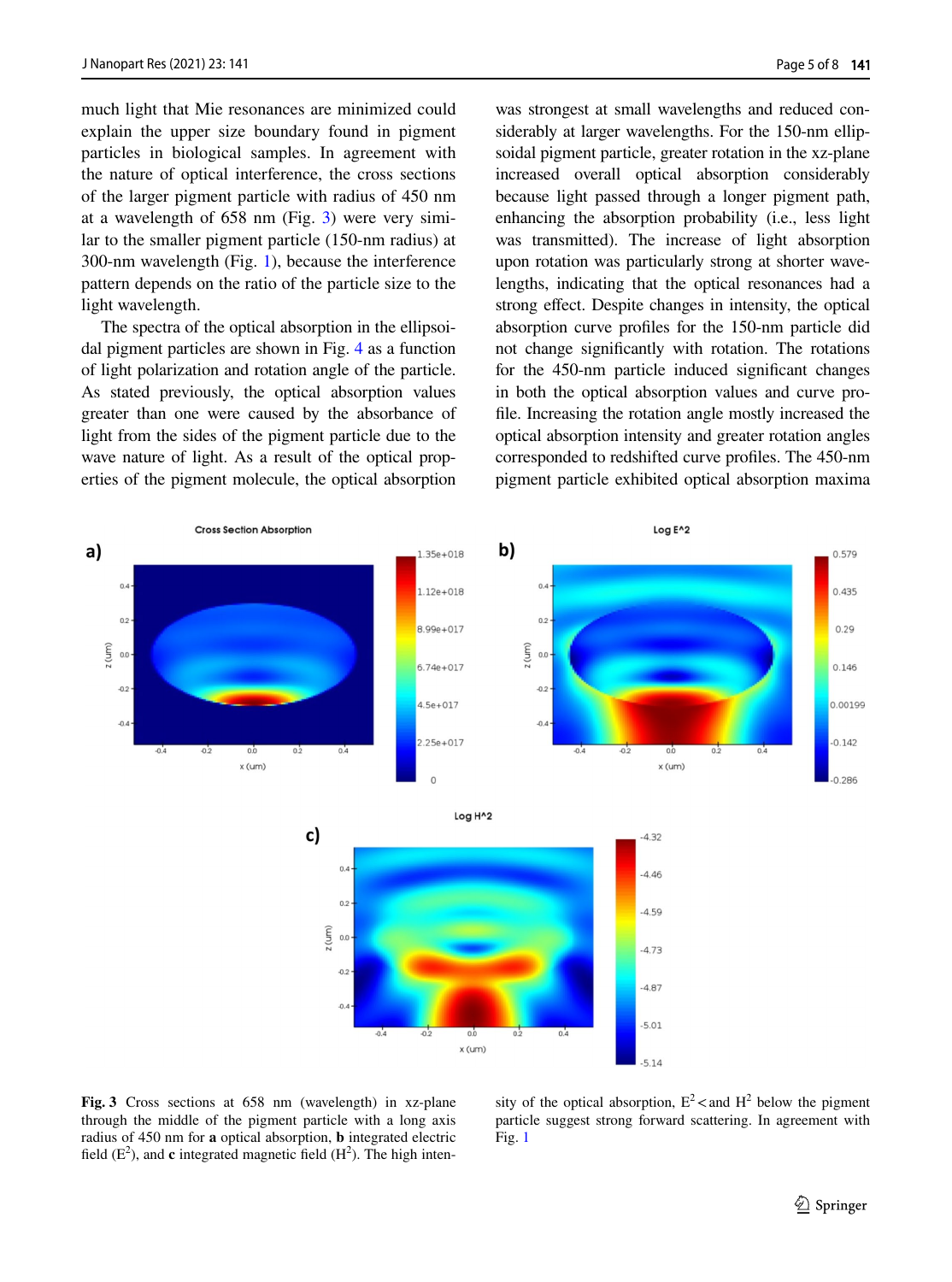$0.0$ 

Absorption

Absorption



<span id="page-5-0"></span>**Fig. 4** Optical absorption spectra of ellipsoidal pigment particles of two sizes, under three rotations in the xz-plane and two opposite polarizations. The light is incident from the xy-plane normal to the z-direction, pointing downwards. For the 450-nm particle, the rotation has considerable efect on the absorption spectrum due to the presence of Mie resonances

300 400 500 600 700 800 900

Wavelength (nm)

at 320-, 338-, and 390-nm wavelengths for the  $0^{\circ}$ , 45<sup> $\circ$ </sup>, and 90° rotations, respectively. Remarkably, the optical absorption at 90° rotation around wavelengths of 300 nm was slightly reduced compared to at 45° rotation, likely because of the presence of Mie resonances at 90° rotation which were rather destructive. In contrast, the optical absorption in the 45° rotated 150-nm particle around wavelengths of 300 nm had increased due to Mie resonances. Although the rotation in the xz-plane of the 450-nm ellipsoidal particles had a signifcant efect, the diferences were likely not enough to have them aligned in the most favorable position in the dragonfsh skin. Alternatively, the slight diferences in optical absorption between the diferent orientations of the ellipsoidal pigment particles may average out to an overall stronger optical absorption across the entire visible spectrum. The light polarization did not have a significant effect on the optical absorption of the ellipsoidal pigment particles. The optical absorption of the 450-nm pigment particle as compared with the 150 nm pigment particle was much larger at longer wavelengths (3.2 times greater at 800 nm) than at shorter wavelengths (1.6 times greater at 350 nm). This is possibly due to Mie resonances which are present in the 450-nm particle but cannot be supported in the 150-nm particle at the longer wavelengths.

The z-component of the electric feld in a spherical 450-nm particle, as shown in Fig. [5a](#page-5-1), demonstrates the presence of interference below the pigment particle's



<span id="page-5-1"></span>**Fig. 5 a** Cross section at 300 nm (wavelength) in xz-plane through the middle of the spherical pigment particle with radius of 450 nm of the z-component of integrated the electric feld. The constructive interference patterns are clearly visible and are indicative for light circulation within the particle. **b** Optical absorption spectra of ellipsoidal and spherical pigment particles. Although the optical absorption of the spherical particles appears larger than that of the ellipsoid particles, the total volume ratio between the spherical and ellipsoidal particles is 2.25, resulting in less light absorption per pigment molecule than in the spherical particle

bottom surface and clearly illustrates light circulation. The z-component was chosen in this case because only light which has an electric feld component in the z-direction (i.e., in a direction diferent than from the initial incidence) is shown. It appears that the high symmetry of the spherical particle favored this particular interference pattern. The spectra of the spherical pigment particles were compared with the spectra of the ellipsoidal particles in Fig. [5b](#page-5-1) and showed a remarkable diference. In the case of the 150-nm pigment particle, the spherical particle absorbed signifcantly more light over the entire spectrum, especially at smaller wavelengths where the absorption was nearly 1.5 times greater. The same trend occurred for the 450-nm particles with an additional red shift of the absorption maximum (370 nm). Considering that the total volume ratio between the spherical and ellipsoidal particles was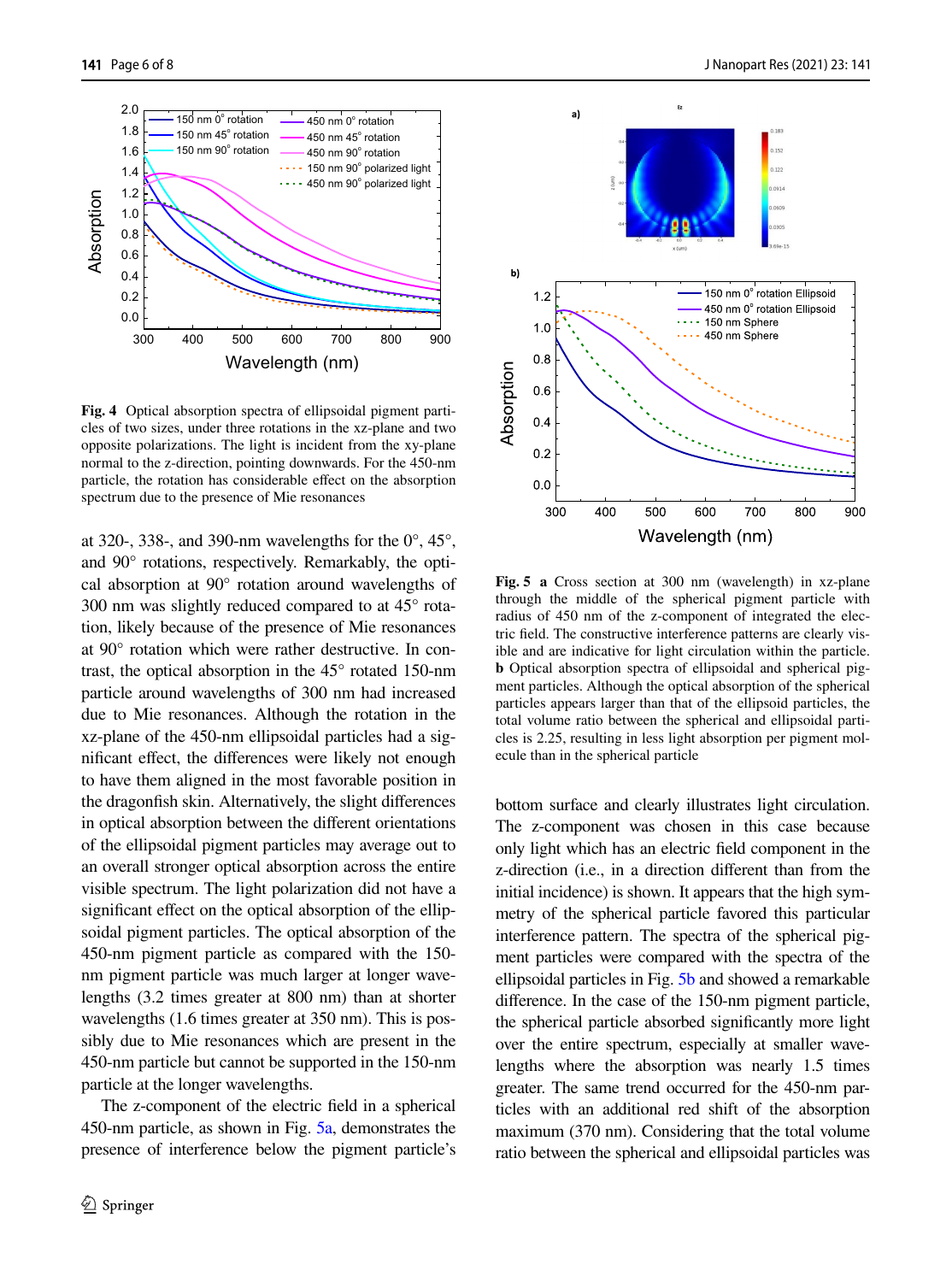2.25, the spherical particles absorbed less light per pigment molecule, which explains the presence of mostly ellipsoidal pigment particles in the dragonfsh skin. It is clear from this comparison that the ellipsoidal pigment particles are optimal for light absorption per pigment molecule because they support more Mie resonances as consequence of their geometry. Interestingly, Mie resonances are only possible because the pigment molecule does not absorb light very strongly, leaving the possibility for multiple passages of the light wave.

## **Conclusions**

Although a single-pigment particle absorbs only about 10 to 20% of incident light (depending on the wavelength), the forward scattering of Mie particles makes the subsequent layers of pigment particles very efficient, resulting in overall strong optical absorption across the visible light spectrum. Because of the presence of Mie resonances, which results in the circulation of light within the pigment particle that in turn increases the optical absorption probability, the incident light is absorbed over a much wider wavelength range than would be possible based solely on the optical absorption characteristics of the pigment molecules. It is tempting to conclude that nature selected the optimal size of pigment particles in the dragonfsh skin to ensure the presence of Mie scattering in a trade-of between optical camoufaging benefts and other biological properties. Moreover, the ellipsoidal pigment particles were found to absorb much more light than the spherical pigment particles due to Mie resonances, which explains the presence of mostly ellipsoidal pigment particles in the skin of the dragonfsh. Because pigment particles in other creatures have similar shapes and sizes, the presented analysis may be a general phenomenon. Moreover, the understanding of the dragonfish skin pigment particles provided in this work could be an inspiration for novel concept solar cell designs and offer insight for developing ultra-black materials.

**Funding** Open access funding provided by Università degli Studi di Milano within the CRUI-CARE Agreement.

#### **Declarations**

**Confict of interest** The authors declare that they have no confict of interest.

**Open Access** This article is licensed under a Creative Commons Attribution 4.0 International License, which permits use, sharing, adaptation, distribution and reproduction in any medium or format, as long as you give appropriate credit to the original author(s) and the source, provide a link to the Creative Commons licence, and indicate if changes were made. The images or other third party material in this article are included in the article's Creative Commons licence, unless indicated otherwise in a credit line to the material. If material is not included in the article's Creative Commons licence and your intended use is not permitted by statutory regulation or exceeds the permitted use, you will need to obtain permission directly from the copyright holder. To view a copy of this licence, visit [http://creativecommons.org/licenses/by/4.0/.](http://creativecommons.org/licenses/by/4.0/)

#### **References**

- <span id="page-6-9"></span>António M et al (2018) Functionalized gold nanoparticles for the detection of C-reactive protein. Nanomaterials 8(4). <https://doi.org/10.3390/nano8040200>
- <span id="page-6-10"></span>Bravin C, Amendola V (2020) Wide range detection of C-Reactive protein with a homogeneous immunofuorimetric assay based on cooperative fuorescence quenching assisted by gold nanoparticles. Biosens Bioelectron 169:112591. <https://doi.org/10.1016/j.bios.2020.112591>
- <span id="page-6-3"></span>Brongersma ML, Cui Y, Fan S (2014) Light management for photovoltaics using high-index nanostructures. Nat Mater 13(5):451–460
- <span id="page-6-7"></span>Cihan AF et al (2018) Silicon Mie resonators for highly directional light emission from monolayer MoS2. Nat Photonics 12(5):284–290.<https://doi.org/10.1038/s41566-018-0155-y>
- <span id="page-6-8"></span>Coletta G, Amendola V (2021) Numerical modelling of the optical properties of plasmonic and latex nanoparticles to improve the detection limit of immuno-turbidimetric assays. Nanomaterials 11(5). <https://doi.org/10.3390/nano11051147>
- <span id="page-6-0"></span>Davis AL et al (2020) Ultra-black camoufage in deep-sea fshes. Curr Biol 30(17):3470-3476.e3. [https://doi.org/10.](https://doi.org/10.1016/j.cub.2020.06.044) [1016/j.cub.2020.06.044](https://doi.org/10.1016/j.cub.2020.06.044)
- <span id="page-6-1"></span>Di Vece M (2019) Using nanoparticles as a bottom-up approach to increase solar cell efficiency. KONA Powder Part 36:72–87.<https://doi.org/10.14356/kona.2019005>
- <span id="page-6-2"></span>Giannakoudakis G, Di Vece M (2017) Improving optical absorption in a-Si thin flms with TiO2 Mie scatterers. In European Physical Journal D 71(4), Springer, 233 Spring ST, New York, NY 10013 USA. [https://doi.org/10.1140/](https://doi.org/10.1140/epjd/e2017-70570-7) [epjd/e2017-70570-7](https://doi.org/10.1140/epjd/e2017-70570-7)
- <span id="page-6-5"></span>Kerker M (1969) The scattering of light and other electromagnetic radiation, 1st edn. Academic Press, New York
- <span id="page-6-4"></span>Mie G (1908) Beiträgezur Optik trüber Medien, speziell kolloidaler Metallösungen. Annalen der Physik 330(3): 377– 445, John Wiley & Sons, Ltd. [https://doi.org/10.1002/](https://doi.org/10.1002/andp.19083300302) [andp.19083300302](https://doi.org/10.1002/andp.19083300302)
- <span id="page-6-6"></span>Nagasaki Y, Suzuki M, Takahara J (2017) All-dielectric dualcolor pixel with subwavelength resolution. Nano Lett